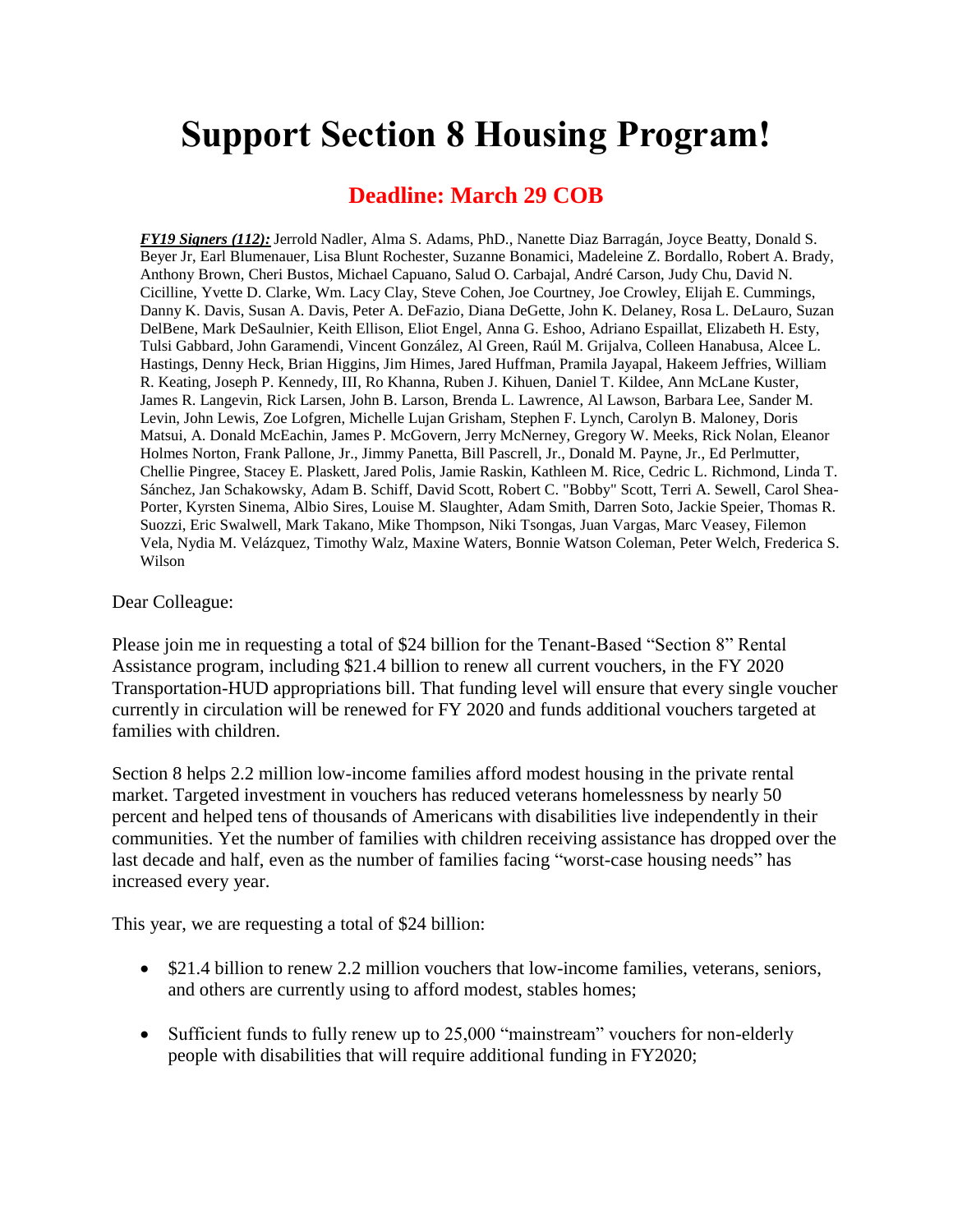- At least \$300 million to provide new housing vouchers for 30,000 youth and families with children, including:
	- o At least \$250 million for vouchers for families who are either homeless of living in neighborhoods of concentrated poverty; and
	- o \$50 million for vouchers administered under the Family Unification program, which helps at-risk youth who have exited foster care and provides assistance families with children who require access to suitable housing in order to be unified.
- \$25 million to enable more communities to participate in the Housing Voucher Mobility Demonstration that Congress enacted in FY2019 to support families' efforts to use housing vouchers to relocate to neighborhoods with quality schools and other opportunities.

If you have any questions, or you would like to sign on to the letter, please contact Melissa Connolly in my office at [melissa.connolly@mail.house.gov](mailto:melissa.connolly@mail.house.gov) or at ext. 5-5635.

Sincerely,

 $\overline{\phantom{a}}$ 

Jerrold Nadler Member of Congress The Honorable David Price The Honorable Mario Diaz-Balart Chairman Ranking Member Subcommittee on Transportation and Subcommittee on Transportation and Housing and Urban Development Housing and Urban Development Committee on Appropriations Committee on Appropriations 2108 Rayburn House Office Building 440 Cannon House Office Building Washington, DC 20515 Washington, DC 20515

Dear Chairman Price and Ranking Member Diaz-Balart:

We respectfully request that the Committee increase funding for the Housing Choice Vouchers (HCV), also known as Tenant-Based Rental Assistance, in the FY2020 Transportation-Housing and Urban Development (THUD) Appropriations Bill. Specifically, we request that the Committee provide at least \$24 billion for housing vouchers to renew all vouchers currently in use and made targeted investments in vouchers for families with children.

Over the past decade, Congress' investment in housing vouchers has reduced veterans' homelessness by nearly 50 percent and helped tens of thousands more people with disabilities live independently in their communities.<sup>1</sup> These successful efforts are a model for how the federal government can address homelessness and housing instability among vulnerable

<sup>1</sup> Bailey, Anne. "Housing Vouchers Work: Vouchers the Best Tool to End Homelessness."April 6, 2017. *Center for Budget and Policy Priorites.* [https://www.cbpp.org/blog/housing-vouchers-work-vouchers-the-best-tool-to-end](https://www.cbpp.org/blog/housing-vouchers-work-vouchers-the-best-tool-to-end-homelessness)[homelessness.](https://www.cbpp.org/blog/housing-vouchers-work-vouchers-the-best-tool-to-end-homelessness)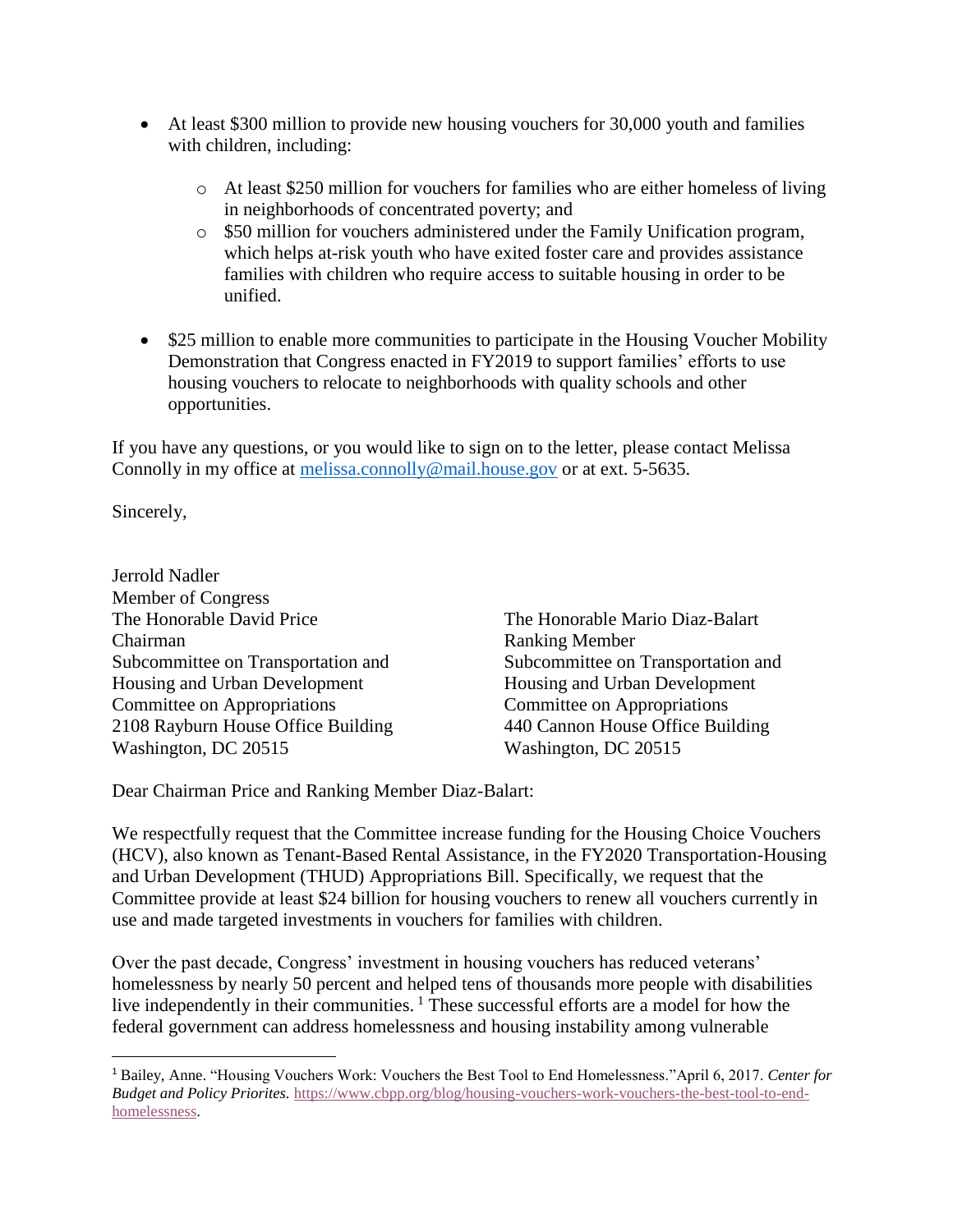populations. As the Appropriations Committee looks towards opportunities to expand HCV in FY2020, we request that you consider the needs of another such population: families with children.

A growing body of research finds that when low-income children grow up in affordable homes in neighborhoods with quality schools and other opportunities, they are much more likely to succeed in school and grow up to be healthy and productive adults.<sup>2</sup> Yet the number of lowincome families with children that receive federal rental assistance has fallen over the past decade and a half. Since 2004, the number of families with children receiving rental assistance has fallen by 250,000 families – a decline of 13 percent – even as the number of families with "worst-case housing needs" has risen by 60 percent.<sup>3</sup>

With this in mind, we ask that the Committee increase funding for HCV to help more families with children live in stable, affordable homes. Specifically, we request at least \$24 billion for housing vouchers, including:

- \$21.4 billion to renew 2.2 million vouchers that low-income families, veterans, seniors, and others are currently using to afford modest, stables homes;
- Sufficient funds to fully renew up to 25,000 "mainstream" vouchers for non-elderly people with disabilities that will require additional funding in FY2020;
- At least \$300 million to provide new housing vouchers for 30,000 youth and families with children, including:
	- o At least \$250 million for vouchers for families who are either homeless of living in neighborhoods of concentrated poverty; and
	- o \$50 million for vouchers administered under the Family Unification program, which helps at-risk youth who have exited foster care and provides assistance families with children who require access to suitable housing in order to be unified.
- \$25 million to enable more communities to participate in the Housing Voucher Mobility Demonstration that Congress enacted in FY2019 to support families' efforts to use housing vouchers to relocate to neighborhoods with quality schools and other opportunities.

Research also demonstrates that rental assistance is one of the most potent tools for reducing poverty and expanding opportunity. A 2015 study found that rental assistance lifted 33 percent of

 $\overline{\phantom{a}}$ 

<sup>2</sup> Fischer, Will. "Research Shows Housing Vouchers Reduce Hardship and Provide Platform for Long-Term Gains Among Children." October 7, 2015. *Center for Budget and Policy Priorities.*  [https://www.cbpp.org/research/housing/research-shows-housing-vouchers-reduce-hardship-and-provide-platform](https://www.cbpp.org/research/housing/research-shows-housing-vouchers-reduce-hardship-and-provide-platform-for-long-term)[for-long-term](https://www.cbpp.org/research/housing/research-shows-housing-vouchers-reduce-hardship-and-provide-platform-for-long-term)

<sup>&</sup>lt;sup>3</sup> Mazzara, Alicia, Barbara Sand, and Douglas Rice. "Rental Assistance to Families with Children at Lowest Point in Decade." October 18, 2016. *Center for Budget and Policy Priorities[. https://www.cbpp.org/research/housing/rental](https://www.cbpp.org/research/housing/rental-assistance-to-families-with-children-at-lowest-point-in-decade)[assistance-to-families-with-children-at-lowest-point-in-decade](https://www.cbpp.org/research/housing/rental-assistance-to-families-with-children-at-lowest-point-in-decade)*